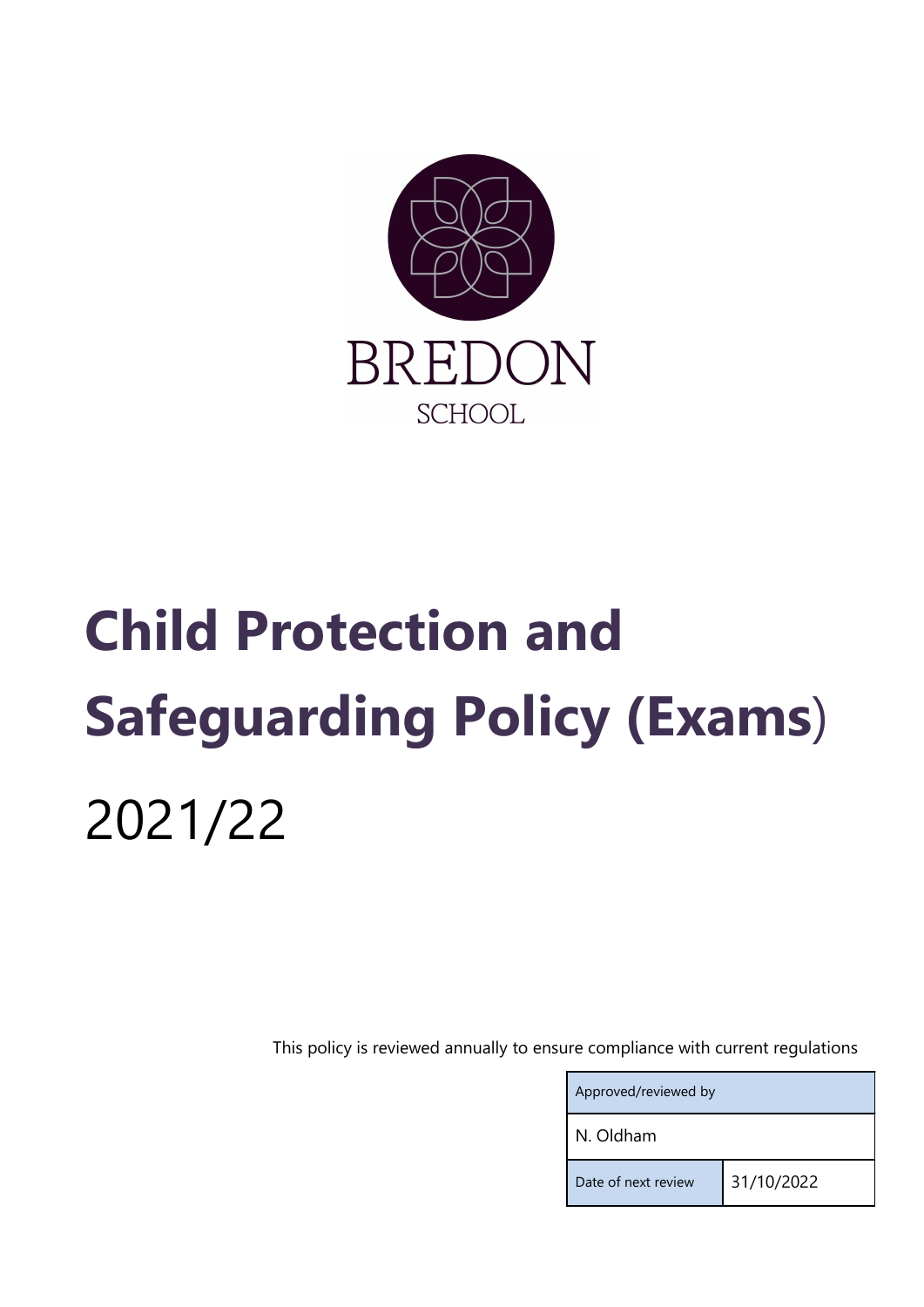# Key staff involved in the policy

| <b>Role</b>                              | Name(s)                                                                 |
|------------------------------------------|-------------------------------------------------------------------------|
| Head of centre                           | N. Oldham                                                               |
| Designated safeguarding lead             | T. Butt                                                                 |
| Designated safeguarding lead<br>(deputy) | C. Eaton, J. Stafford, R. Starr, A. Cradock, B. Phillips, J. Richardson |
| Exams officer                            | <b>C. Cambridge-Harrison</b>                                            |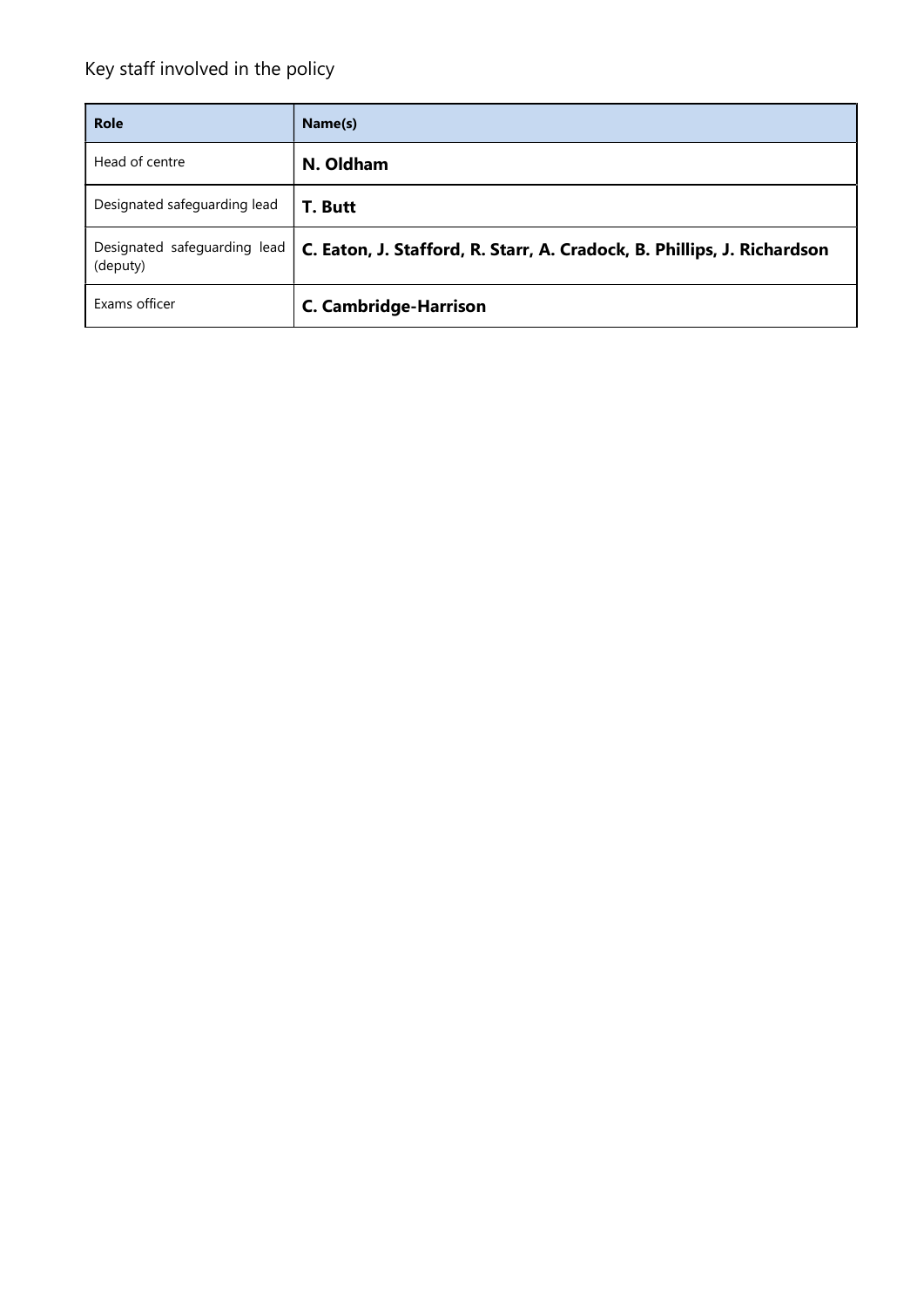# Purpose of the policy

This policy details how Bredon School, in relation to the management, administration and conducting of examinations and assessments, ensures that the moral and statutory responsibility to safeguard and promote the welfare of children is met.

The policy also details how staff are trained and supported to be alert to, and report, the signs of abuse and neglect and how they will follow centre procedures to ensure that children receive effective support, protection, and justice.

The procedures contained in this policy apply to all staff associated with the management, administration and conducting of examinations and assessments at Bredon School.

# Policy aims

- To provide all exams-related staff at Bredon School with the necessary information to enable them to meet their safeguarding and child protection responsibilities
- To ensure consistent good practice
- To demonstrate the commitment with regard to safeguarding and child protection to pupils/students, parents/carers and other partners when taking examinations and assessments at Bredon School.
- To contribute to the wider centre Child Protection and Safeguarding Policy

### Section 1 – Roles and Responsibilities

#### Designated safeguarding lead (DSL)

The DSL (and any deputies) will take lead responsibility for child protection and safeguarding in relation to examinations and assessments. The DSL will offer advice, support and expertise in all matters relating to child protection and safeguarding in relation to examinations and assessments.

#### Exams officer

The Exams Officer will support the DSL as directed, and also undertake all relevant training.

#### Other exams staff

Invigilators and other facilitators of access arrangements will undertake training as directed by the DSL, report child protection and safeguarding issues/concerns in line with centre processes/policy.

# Section 2 – Staff

#### Recruitment

Bredon School ensures that only 'suitably qualified and experienced adults' are employed in the management, administration and conducting of examinations and assessments. This is supported by the safer recruitment process which includes:

- completing an application form which includes their employment history and explains any gaps in that history
- providing two referees, including at least one who can comment on the applicant's suitability to work with children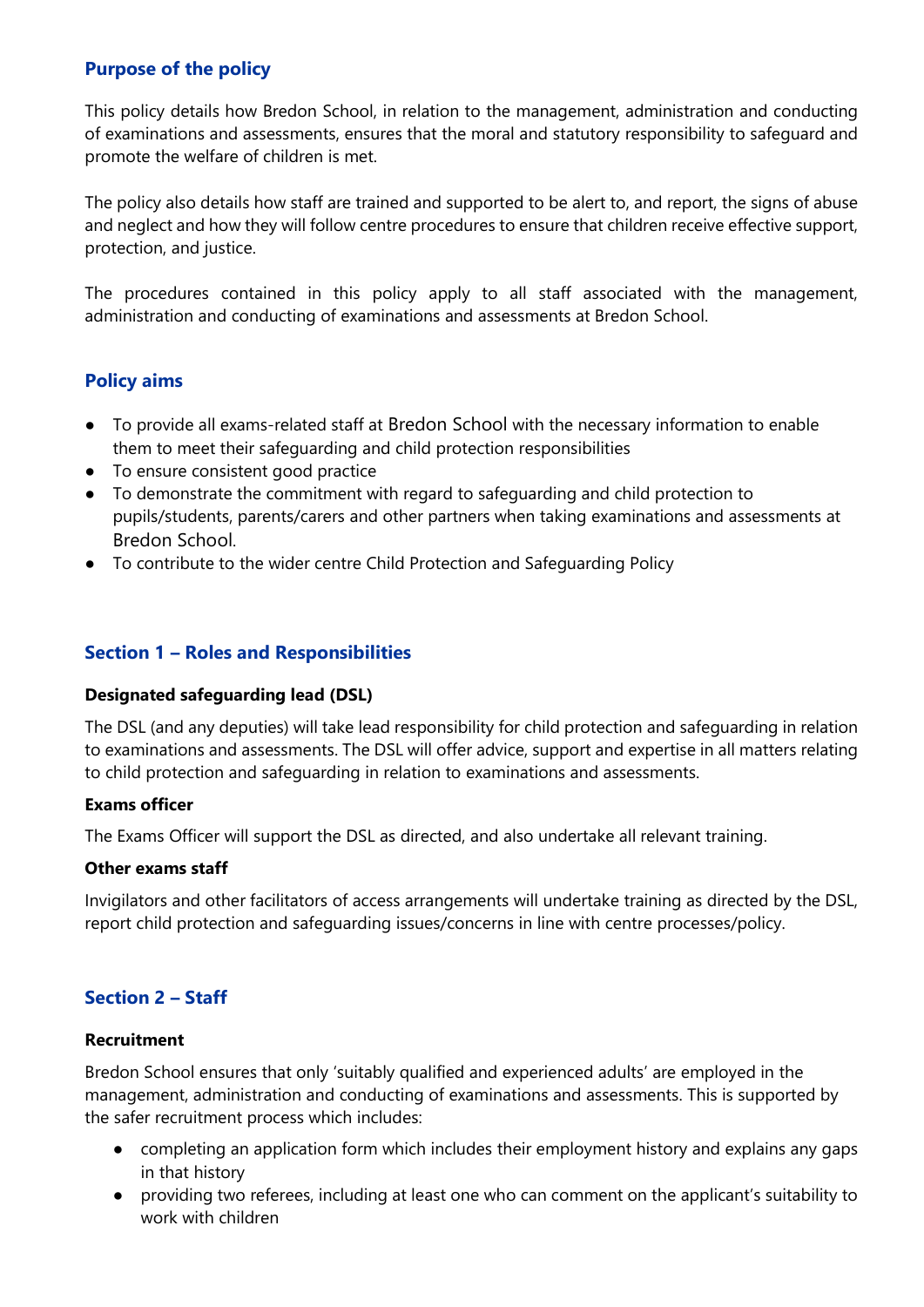- providing evidence of identity and qualifications
- verifying their mental and physical fitness to carry out their work responsibilities
- verifying their professional qualifications, as appropriate
- carrying out further additional checks, as appropriate, on candidates who have lived or worked outside of the UK, including (where relevant) any teacher sanctions or restrictions imposed by a European Economic Area professional regulating authority, and criminal records checks or their equivalent
- asking for written information about previous employment history and check that information is not contradictory or incomplete. We will scrutinise these and resolve any concerns before confirming appointments.
- if offered employment, be checked in accordance with the Disclosure and Barring Service (DBS) regulations as appropriate to their role. This will include:
	- o an enhanced DBS check and a barred list check for those including unsupervised volunteers engaged in Regulated Activity
	- o an enhanced DBS check without a barred list check for all volunteers not involved in Regulated Activity but who have the opportunity of regular contact with children
	- o ensuring that this member of staff has a subscription to the DBS Update Service (where relevant)
- if offered employment, provide evidence of their right to work in the UK
- be interviewed by a panel of at least two school staff members, if shortlisted

#### DBS check information

All information on the checks carried out on those who are employed solely for the purpose of periodic exams-related activity, such as external invigilators/facilitators, will be recorded in the centre's single central record (SCR). Copies of these checks, where appropriate, will be held in individuals' personnel files.

#### Existing staff

All existing staff are being moved to the DBS update system.

If there are concerns about an existing member of staff's suitability to work with children, all relevant checks will be carried out as if the individual was a new member of staff. This action will also be taken if an individual moves from a post that is not regulated activity to one that is.

Anyone who has harmed, or poses a risk of harm, to a child or vulnerable adult will be referred to the DBS:

- Where the 'harm test' is satisfied in respect of the individual (i.e., that no action or inaction occurred but the present risk that it could was significant)
- Where the individual has received a caution or conviction for a relevant offence
- If there is reason to believe that the individual has committed a listed relevant offence, under the Safeguarding Vulnerable Groups Act 2006 (Prescribed Criteria and Miscellaneous Provisions) Regulations 2009
- If the individual has been removed from working in regulated activity (paid or unpaid) or would have been removed if they had not left

#### 'Break in service'

To comply with 'break in service' regulations, all external invigilators/facilitators will be required to register with the DBS Update Service on an annual basis and provide consent for the designated senior member of staff in charge of safeguarding arrangements to carry out an online check to view the status of their existing standard or enhanced DBS certificate. This will not apply to any invigilators who meet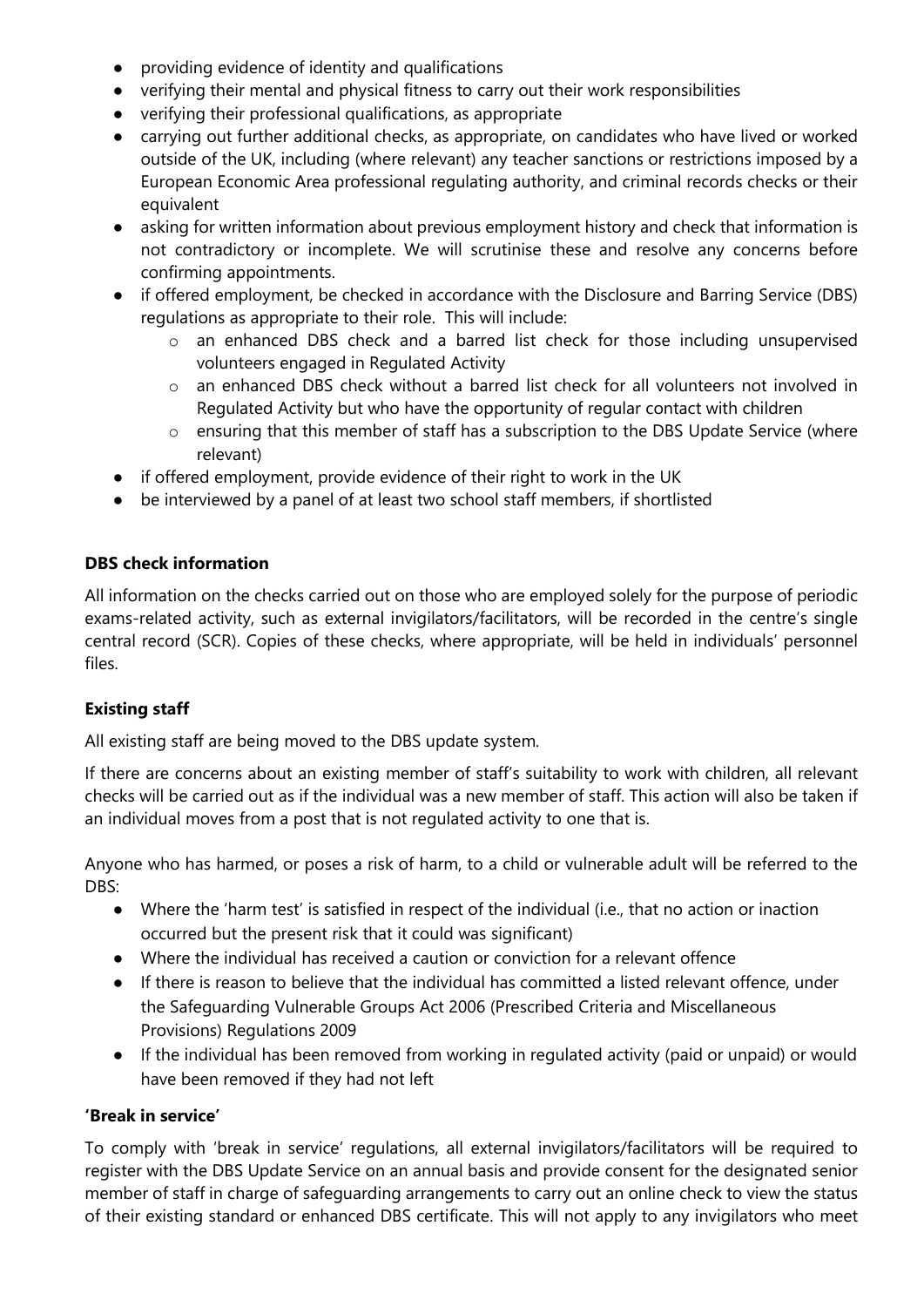the 'frequency test' at Bredon School – e.g., working 3 or more times in a 30-day period, or attending the centre at least every 3 months for training, updates etc.

By registering with the Update Service, these staff will be permitted to attend on any day during an exam series (providing they can supply an updated Disclosure Certificate and ID) without the need for additional checks or any additional attendance at Bredon School.

#### Agency staff

Written notification will be obtained from any agency or third-party organisation that it has carried out the necessary safer recruitment checks that we would otherwise perform. A check will also be performed to confirm that the person presenting themselves for work is the same person on whom the checks have been made.

# Section 3 – Supporting staff

All exams staff at Bredon School are made aware of the good practice guidelines and staff code of conduct in relation to child protection and safeguarding.

They are informed and updated on the contents of the centre Child Protection and Safeguarding Policy by annual training updates.

#### Training/information delivered

| Date delivered | Details of training/information delivered | Audience (e.g. invigilators, access arrangements<br>facilitators etc.) |
|----------------|-------------------------------------------|------------------------------------------------------------------------|
| 05/10/2021     | Safequarding Update from the DSL          | Invigilators<br>and Access<br>arrangement<br>facilitators              |
|                |                                           |                                                                        |
|                |                                           |                                                                        |

# Section 4 – Areas covered

All exams staff will be trained/updated on the following areas to ensure that they are complying with the centre policy on child protection and safeguarding:

- Abuse of position of trust
- Children who may be particularly vulnerable
- Children with special educational needs and disabilities or have mental health needs
- Early help
- Reporting attendance concerns
- Staff reporting concerns about a colleague or other adult who works with children (Whistleblowing)
- Complaints procedure
- Site security
- Confidentiality and information sharing
- Photography and images
- Child protection procedures
- Recognising abuse physical abuse, emotional abuse, sexual abuse and neglect
- Indicators of abuse